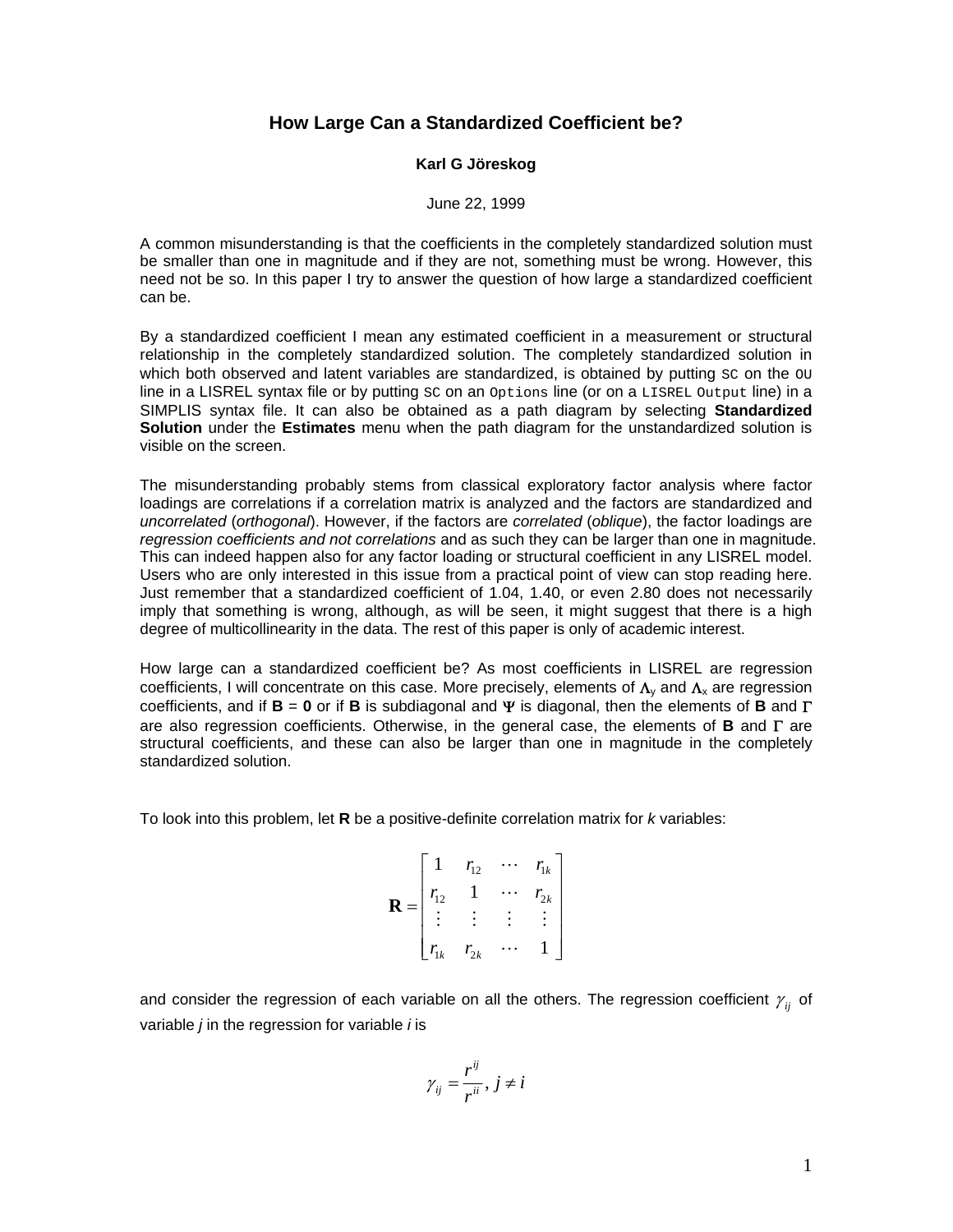where  $r_{ii}$  are elements of the inverse  $\mathbb{R}^{-1}$  of  $\mathbb{R}$ . I conjecture that  $\gamma_{ii}$  can be made larger than 1 by suitable choices of the r<sub>ij</sub> and that when these choices are made such that **R** approaches singularity,  $\gamma_{ij}$  can be made arbitrarily large. I don't intend to prove this conjecture, but rather indicate with a simple example that the conjecture might hold.

Consider the case  $k = 3$ . Then we have three correlations  $r_{12}$ ,  $r_{13}$ , and  $r_{23}$ . These cannot be chosen arbitrarily as many combinations of them give a correlation matrix which is not positive definite. If the correlations are strictly between -1 and +1, the condition of positive definiteness can be written explicitly as

$$
d = 1 - r_{12}^2 - r_{13}^2 - r_{23}^2 + r_{12}r_{13}r_{32}
$$

The regression coefficient  $\gamma_{12}$  of variable 2 in the regression of variable 1 on variables 2 and 3 can be given explicitly as

$$
\gamma_{12}\left(r_{12}, r_{13}, r_{23}\right) = 1/(1 - r_{23}^2)/(r_{12} - r_{13}r_{23})
$$

Since

$$
\gamma_{12}(r_{12},r_{13},r_{23}) = \gamma_{12}(r_{12},-r_{13},-r_{23}) = \gamma_{12}(-r_{12},-r_{13},r_{23}) = \gamma_{12}(-r_{12},r_{13},-r_{23})
$$

I need only investigate positive values of the correlations. To make  $\gamma_{12}$  large, choose  $r_{23}$  as large as possible and then choose values of  $r_{12}$  and  $r_{13}$  that maximize  $\gamma_{12}$  subject to *d* being positive. Table 1 gives some values for increasing values of  $r_{23}$ .

**Table 1 Values of** *d* **and** γ**12 for different values of r***ij*

| Case | $r_{12}$ | $r_{13}$ | $r_{23}$ | d         | $\gamma_{12}$ |
|------|----------|----------|----------|-----------|---------------|
| 1    | 0.800    | 0.300    | 0.800    | 0.0140000 | 1.556         |
| 2    | 0.600    | 0.200    | 0.900    | 0.0060000 | 2.211         |
| 3    | 0.210    | 0.070    | 0.990    | 0.0000060 | 7.070         |
| 4    | 0.190    | 0.091    | 0.995    | 0.0000011 | 9.970         |
| 5    | 0.200    | 0.156    | 0.999    | 0.0000006 | 22.089        |

Table 1 shows that as  $r_{23}$  approaches 1, so that **R** gets closer to singularity,  $\gamma_{12}$  gets larger and larger. To verify the results using LISREL, run the following SIMPLIS command file corresponding to Case 4: